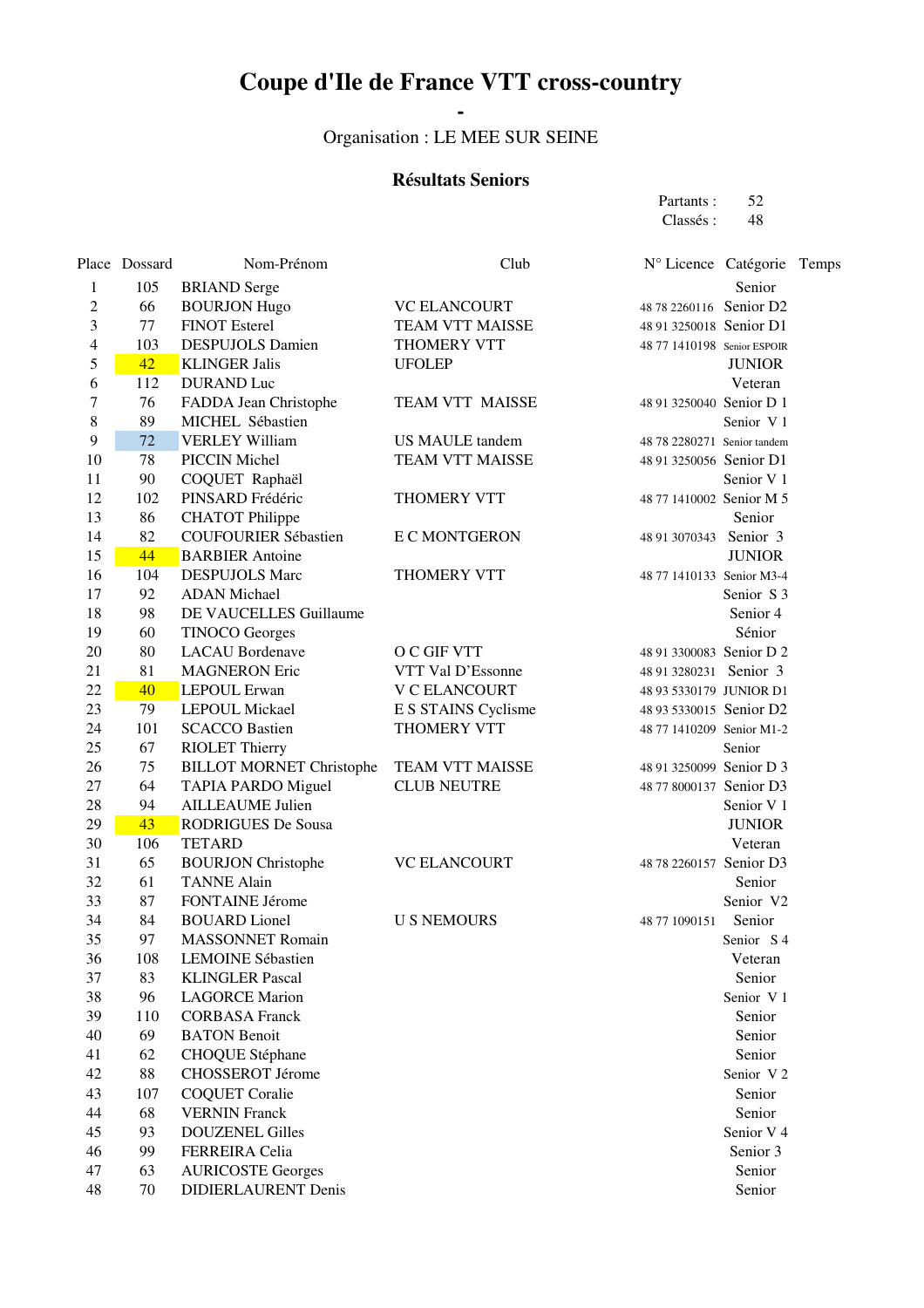## **Coupe d'Ile de France VTT cross-country**

## **-**  Organisation LE MEE SUR SEINE

### **Résultats Cadets**

| Partants: | 16 |
|-----------|----|
| Classés : | 12 |

|    | Place Dossard | Nom-Prénom              | Club                 | N° Licence Catégorie Temps     |
|----|---------------|-------------------------|----------------------|--------------------------------|
|    | 30            | <b>QUINTANA Louka</b>   | <b>UFOLEP</b>        | <b>CADET 1</b>                 |
| 2  | 21            | <b>SAVARY Victor</b>    | <b>V C ELANCOURT</b> | 48 78 2260180 CADET 1          |
| 3  | 25            | <b>RIOLET Baptiste</b>  | <b>BCNG93</b>        | CADET <sub>2</sub><br>en cours |
| 4  | 29            | <b>LUCAS</b> Quentin    | OFF ROAD Cy Epone    | 48 78 2070098 CADET            |
|    | 27            | <b>CHEVALLIER Gabin</b> | <b>THOMERY VTT</b>   | 48 77 1410180 CADET 2          |
| 6  | 32            | <b>PAULY Baptiste</b>   | <b>UFOLEP</b>        | <b>CADET 1</b>                 |
| 7  | 20            | <b>MULLER Rémi</b>      | Roue Or Conflanaise  | 48 78 2100111 CADET 1          |
| 8  | 33            | PRATA Philippe          | <b>UFOLEP</b>        | <b>CADET 1</b>                 |
| 9  | 23            | FRAGNOLI Giovanny       | Les Rayons L'Avenir  | 48 77 1570010 CADET 1          |
| 10 | 26            | <b>LAURET</b> Jocelin   | <b>THOMERY VTT</b>   | 48 77 1410200 CADET 1          |
| 11 | 28            | <b>CHATOT Eliot</b>     | <b>FSGT</b>          | CADET <sub>3</sub>             |
| 12 | 22            | <b>BOURJON</b> Loann    | <b>V C ELANCOURT</b> | 48 78 2260185 CADET 1          |
|    |               |                         |                      |                                |